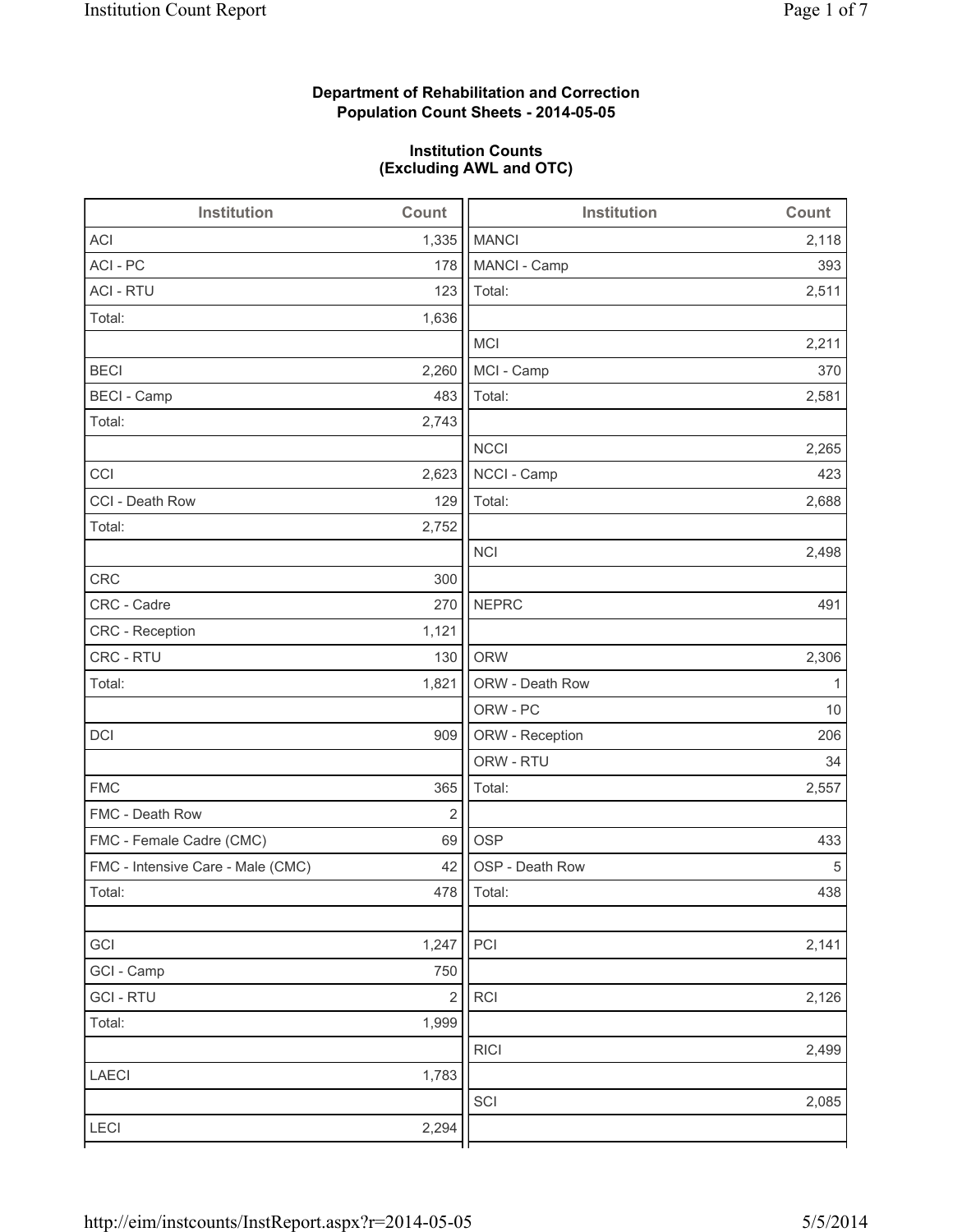| LECI - Camp              | 192   | SOCF           |                          | 1,068  |
|--------------------------|-------|----------------|--------------------------|--------|
| Total:                   | 2,486 | SOCF - RTU     |                          | 60     |
|                          |       | Total:         |                          | 1,128  |
| LOCI                     | 2,275 |                |                          |        |
|                          |       | <b>TCI</b>     |                          | 1,111  |
| <b>LORCI</b>             | 179   | TCI - Camp     |                          | 433    |
| LORCI - Cadre            | 226   | Total:         |                          | 1,544  |
| <b>LORCI - Reception</b> | 1,117 |                |                          |        |
| Total:                   | 1,522 | <b>TOCI</b>    |                          | 1,049  |
|                          |       |                |                          |        |
| <b>MACI</b>              | 1,021 | <b>WCI</b>     |                          | 1,328  |
| MACI - Minimum           | 1,413 | <b>WCI-RTU</b> |                          | 46     |
| MACI - Youth             | 17    | Total:         |                          | 1,374  |
| Total:                   | 2,451 |                |                          |        |
|                          |       |                | <b>Total Population:</b> | 50,565 |

\* The Total Population includes 37 Offenders with Reason Codes 30 & 31.

\*\* The Total Population includes 30 Offenders with Reason Code 0A.

#### **Male Population by Security Level (Include AWL and Exclude OTC)**

| <b>Security Level</b>  |                   | <b>Body</b> | <b>AWL</b> | (-OTC) | <b>Total</b> |
|------------------------|-------------------|-------------|------------|--------|--------------|
| Total Level 5          |                   | 114         | 0          | 0      | 114          |
| Total Level 4          |                   | 1,697       | 15         | 15     | 1,697        |
| Total Level 3          |                   | 11.499      | 139        | 115    | 11,523       |
| Total Level 2          |                   | 17,268      | 227        | 156    | 17,339       |
| Total Level 1          |                   | 15.746      | 206        | 124    | 15,828       |
| <b>Total Death Row</b> |                   | 136         |            | 0      | 137          |
|                        | <b>Total Male</b> | 46,460      | 588        | 410    | 46,638       |

#### **Female Population by Institution (Include AWL and Exclude OTC)**

| Institution              | <b>Body</b> | <b>AWL</b> | $(-OTC)$ | <b>Total</b> |
|--------------------------|-------------|------------|----------|--------------|
| <b>DCI</b>               | 909         | 8          | 4        | 913          |
| <b>FMC</b>               | 5           |            | 0        | 6            |
| FMC - Female Cadre (CMC) | 69          |            | 0        | 69           |
| <b>NEPRC</b>             | 491         | 6          | 3        | 494          |
| <b>ORW</b>               | 2,306       | 63         | 41       | 2,328        |
| <b>ORW - Death Row</b>   |             | 0          | 0        |              |
| ORW - PC                 | 10          | $\Omega$   | $\Omega$ | 10           |
| ORW - Reception          | 206         | O          |          | 206          |
| ORW - RTU                | 34          | 0          | 0        | 34           |
|                          |             |            |          |              |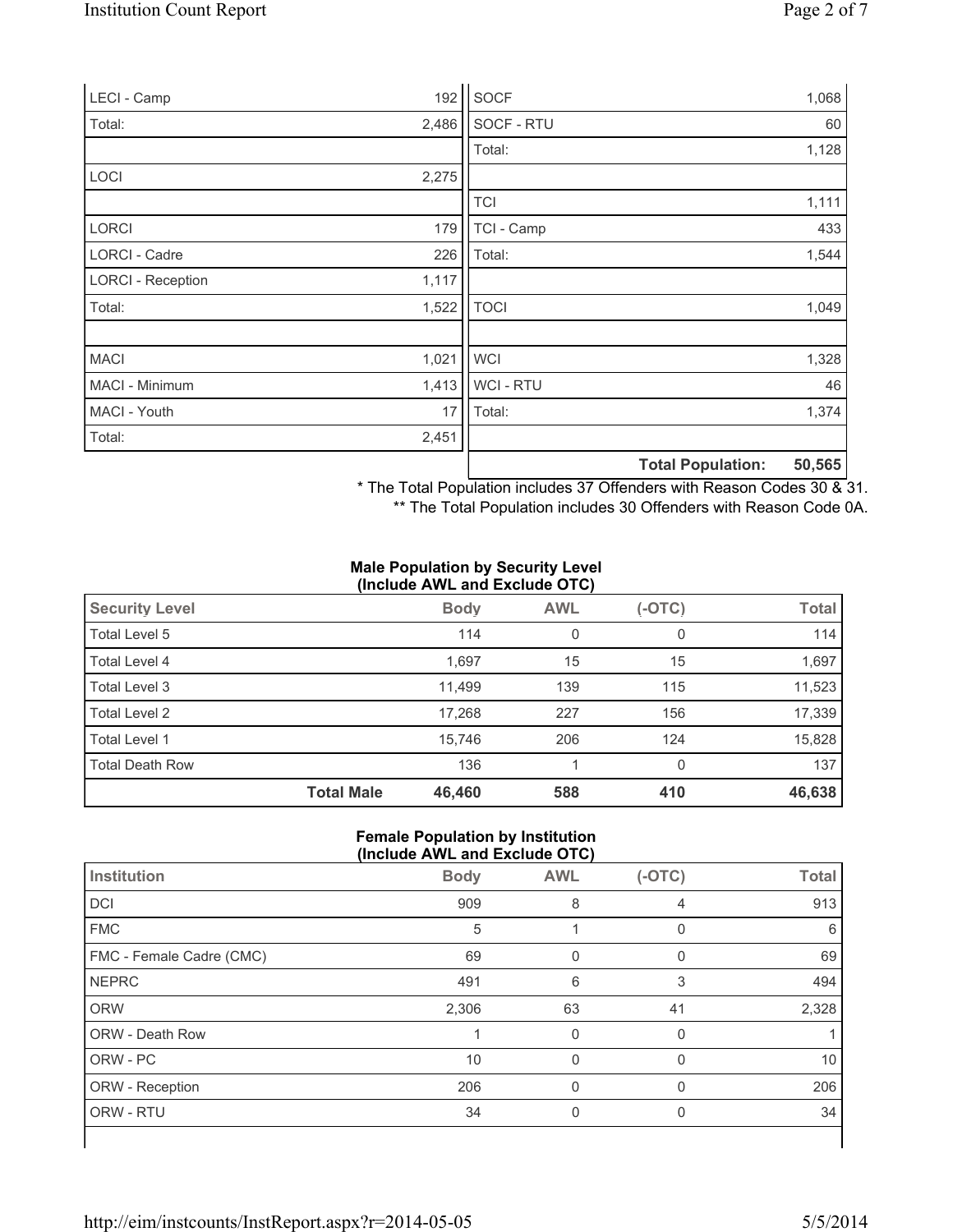| <b>Total Female</b>      | 4.031  | 78  | 48  | 4,061  |
|--------------------------|--------|-----|-----|--------|
|                          |        |     |     |        |
| <b>Total Population:</b> | 50,491 | 666 | 458 | 50,699 |

#### **Male Population by Institution: Security Level 5 (Include AWL and Exclude OTC)**

| Institution          | <b>Body</b> | <b>AWL</b> | $(-OTC)$ | Total |
|----------------------|-------------|------------|----------|-------|
| <b>LORCI</b>         |             |            |          |       |
| OSP                  | 107         |            |          | 107   |
| <b>SOCF</b>          | 6           |            |          |       |
| <b>Total Level 5</b> | 114         |            |          | 14    |

## **Male Population by Institution: Security Level 4 (Include AWL and Exclude OTC)**

| Institution                       | <b>Body</b>      | <b>AWL</b>                | $(-OTC)$            | <b>Total</b>              |
|-----------------------------------|------------------|---------------------------|---------------------|---------------------------|
| <b>ACI</b>                        | 1                | $\mathbf 0$               | $\mathsf{O}\xspace$ | 1                         |
| ACI - PC                          | $\overline{2}$   | $\mathsf{O}\xspace$       | $\mathsf 0$         | $\overline{2}$            |
| CRC                               | 10               | $\mathbf 0$               | $\mathsf{O}\xspace$ | $10$                      |
| CRC - Reception                   | $\overline{2}$   | $\mathsf{O}\xspace$       | $\mathsf{O}\xspace$ | $\overline{2}$            |
| CRC - RTU                         | $\mathbf 1$      | $\mathsf 0$               | $\mathsf{O}\xspace$ | $\mathbf{1}$              |
| FMC - Intensive Care - Male (CMC) | 1                | $\mathsf{O}\xspace$       | $\mathbf 0$         | 1                         |
| <b>LECI</b>                       | $\boldsymbol{9}$ | $\mathsf{O}\xspace$       | $\mathbf 0$         | $\boldsymbol{9}$          |
| LOCI                              | 1                | $\mathsf{O}\xspace$       | $\mathsf{O}\xspace$ | $\mathbf{1}$              |
| LORCI                             | 5                | $\mathsf{O}\xspace$       | $\mathbf 0$         | $\sqrt{5}$                |
| <b>LORCI - Reception</b>          | $\mathbf{1}$     | $\mathsf{O}\xspace$       | $\mathbf 0$         | $\mathbf{1}$              |
| <b>MANCI</b>                      | 13               | $\mathbf{1}$              | 1                   | $13$                      |
| MCI                               | $\overline{2}$   | $\mathsf{O}\xspace$       | $\mathbf 0$         | $\overline{2}$            |
| OSP                               | 308              | $\overline{2}$            | $\overline{2}$      | 308                       |
| <b>RCI</b>                        | 12               | $\mathsf{O}\xspace$       | $\mathsf{O}\xspace$ | 12                        |
| SCI                               | 1                | $\mathsf{O}\xspace$       | $\mathbf 0$         | 1                         |
| SOCF                              | 1,025            | 8                         | $\,8\,$             | 1,025                     |
| SOCF - RTU                        | 55               | $\mathsf{O}\xspace$       | $\mathsf{O}\xspace$ | 55                        |
| <b>TCI</b>                        | 13               | $\mathsf{O}\xspace$       | $\mathbf 0$         | 13                        |
| <b>TOCI</b>                       | 229              | $\ensuremath{\mathsf{3}}$ | 3                   | 229                       |
| <b>WCI</b>                        | 3                | $\mathbf{1}$              | 1                   | $\ensuremath{\mathsf{3}}$ |
| WCI - RTU                         | $\sqrt{3}$       | $\mathbf 0$               | $\mathbf 0$         | $\mathfrak{S}$            |
| <b>Total Level 4</b>              | 1,697            | 15                        | 15                  | 1,697                     |

## **Male Population by Institution: Security Level 3 (Include AWL and Exclude OTC)**

 $\overline{\phantom{a}}$ 

 $\overline{\phantom{a}}$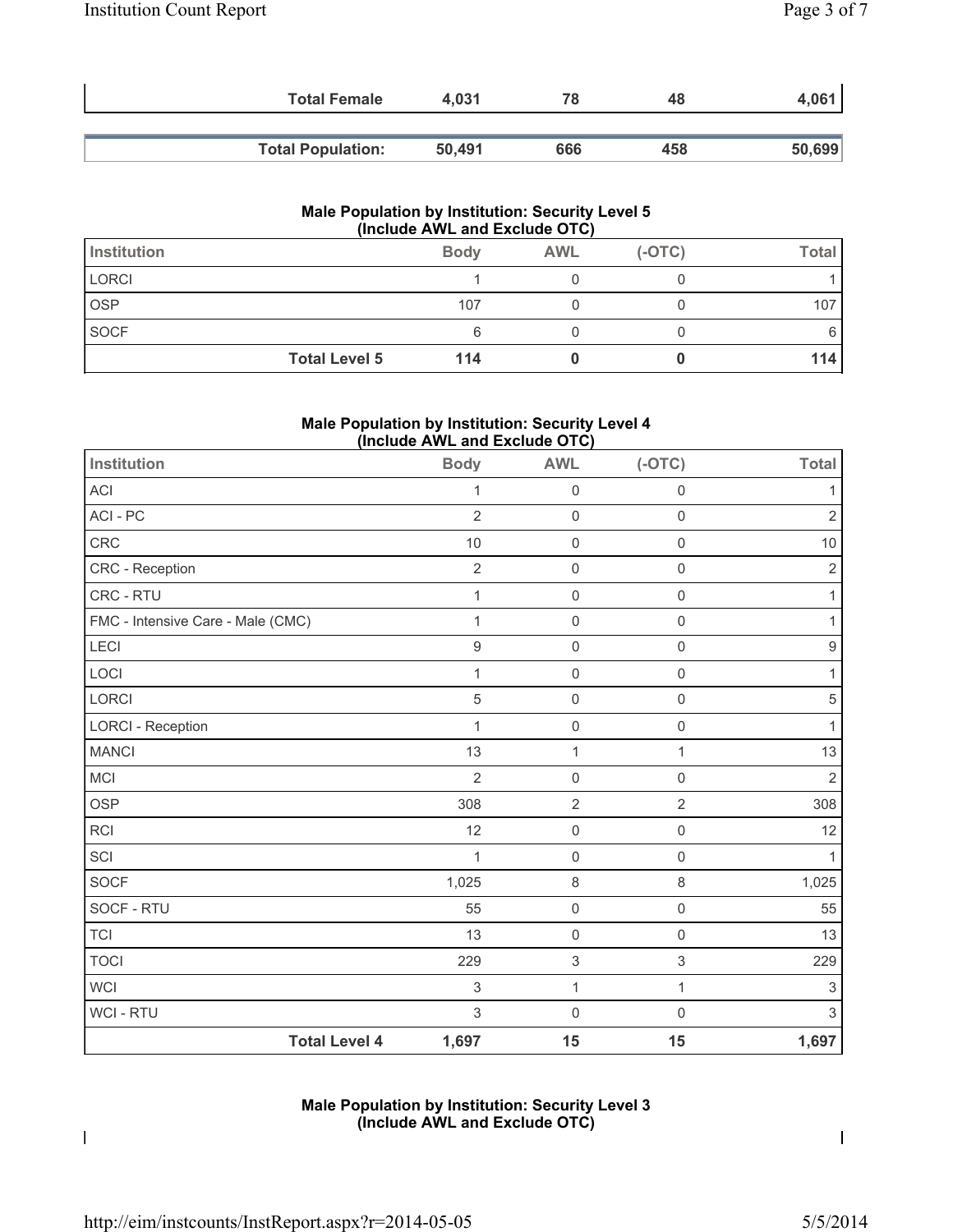| Institution                       | <b>Body</b>               | <b>AWL</b>          | $(-OTC)$                  | <b>Total</b>        |
|-----------------------------------|---------------------------|---------------------|---------------------------|---------------------|
| ACI                               | 20                        | $\mathbf{1}$        | $\mathsf 0$               | 21                  |
| ACI - PC                          | 78                        | $\mathsf 0$         | $\mathbf 0$               | 78                  |
| <b>BECI</b>                       | 14                        | $\mathsf{O}\xspace$ | $\mathsf 0$               | 14                  |
| CCI                               | 10                        | $\mathsf{O}\xspace$ | $\mathsf{O}\xspace$       | 10                  |
| CRC                               | 55                        | 5                   | $\ensuremath{\mathsf{3}}$ | 57                  |
| CRC - Cadre                       | 213                       | $\mathsf{O}\xspace$ | $\mathsf{O}\xspace$       | 213                 |
| CRC - Reception                   | 698                       | 20                  | 15                        | 703                 |
| CRC - RTU                         | 99                        | $\mathsf{O}\xspace$ | $\mathsf{O}\xspace$       | 99                  |
| <b>FMC</b>                        | $\ensuremath{\mathsf{3}}$ | $\mathsf{O}\xspace$ | $\mathsf{O}\xspace$       | $\sqrt{3}$          |
| FMC - Intensive Care - Male (CMC) | $\,8\,$                   | $\mathsf{O}\xspace$ | $\mathsf{O}\xspace$       | $\,8\,$             |
| GCI                               | $\mathsf{O}\xspace$       | $\mathbf{1}$        | $\mathbf{1}$              | $\mathsf{O}\xspace$ |
| LAECI                             | $\overline{7}$            | $\mathbf{1}$        | 1                         | 7                   |
| LECI                              | 2,222                     | 22                  | 19                        | 2,225               |
| LOCI                              | $\,8\,$                   | $\mathsf{O}\xspace$ | $\mathsf{O}\xspace$       | $\,8\,$             |
| LORCI                             | 63                        | $\overline{7}$      | $\overline{7}$            | 63                  |
| <b>LORCI - Cadre</b>              | 213                       | $\mathsf{O}\xspace$ | $\mathsf{O}\xspace$       | 213                 |
| <b>LORCI - Reception</b>          | 643                       | 10                  | $\boldsymbol{9}$          | 644                 |
| <b>MACI</b>                       | $\,6$                     | $\mathsf{O}\xspace$ | $\mathsf{O}\xspace$       | $\,6\,$             |
| MACI - Youth                      | $\sqrt{3}$                | $\mathsf{O}\xspace$ | $\mathsf{O}\xspace$       | $\mathsf 3$         |
| <b>MANCI</b>                      | 2,019                     | 26                  | 23                        | 2,022               |
| MCI                               | 16                        | $\mathsf{O}\xspace$ | $\mathsf{O}\xspace$       | 16                  |
| <b>NCCI</b>                       | 17                        | $\mathsf{O}\xspace$ | $\mathsf 0$               | 17                  |
| <b>NCI</b>                        | 15                        | $\mathsf{O}\xspace$ | $\mathsf{O}\xspace$       | 15                  |
| <b>OSP</b>                        | 11                        | $\mathsf{O}\xspace$ | $\mathsf 0$               | 11                  |
| PCI                               | 46                        | 4                   | 1                         | 49                  |
| $\sf RCI$                         | 1,916                     | 23                  | 21                        | 1,918               |
| <b>RICI</b>                       | 11                        | $\mathsf{O}\xspace$ | $\mathsf{O}\xspace$       | 11                  |
| SCI                               | $\,8\,$                   | $\mathsf{O}\xspace$ | $\mathsf{O}\xspace$       | $\,8\,$             |
| SOCF                              | 36                        | $\mathsf{O}\xspace$ | $\mathsf 0$               | 36                  |
| SOCF - RTU                        | $\,$ 5 $\,$               | $\mathsf{O}\xspace$ | $\mathsf 0$               | 5                   |
| <b>TCI</b>                        | 995                       | $\,$ 5 $\,$         | $\,$ 5 $\,$               | 995                 |
| TCI - Camp                        | $\mathbf{1}$              | $\mathsf{O}\xspace$ | $\mathsf{O}\xspace$       | 1                   |
| <b>TOCI</b>                       | 751                       | $\mathfrak{S}$      | $\sqrt{2}$                | 752                 |
| WCI                               | 1,246                     | 11                  | $\,8\,$                   | 1,249               |
| WCI - RTU                         | 43                        | $\mathsf{O}\xspace$ | $\mathsf{O}\xspace$       | 43                  |
| <b>Total Level 3</b>              | 11,499                    | 139                 | 115                       | 11,523              |

## **Male Population by Institution: Security Level 2 (Include AWL and Exclude OTC)**

 $\mathbf I$ 

 $\mathbf{l}$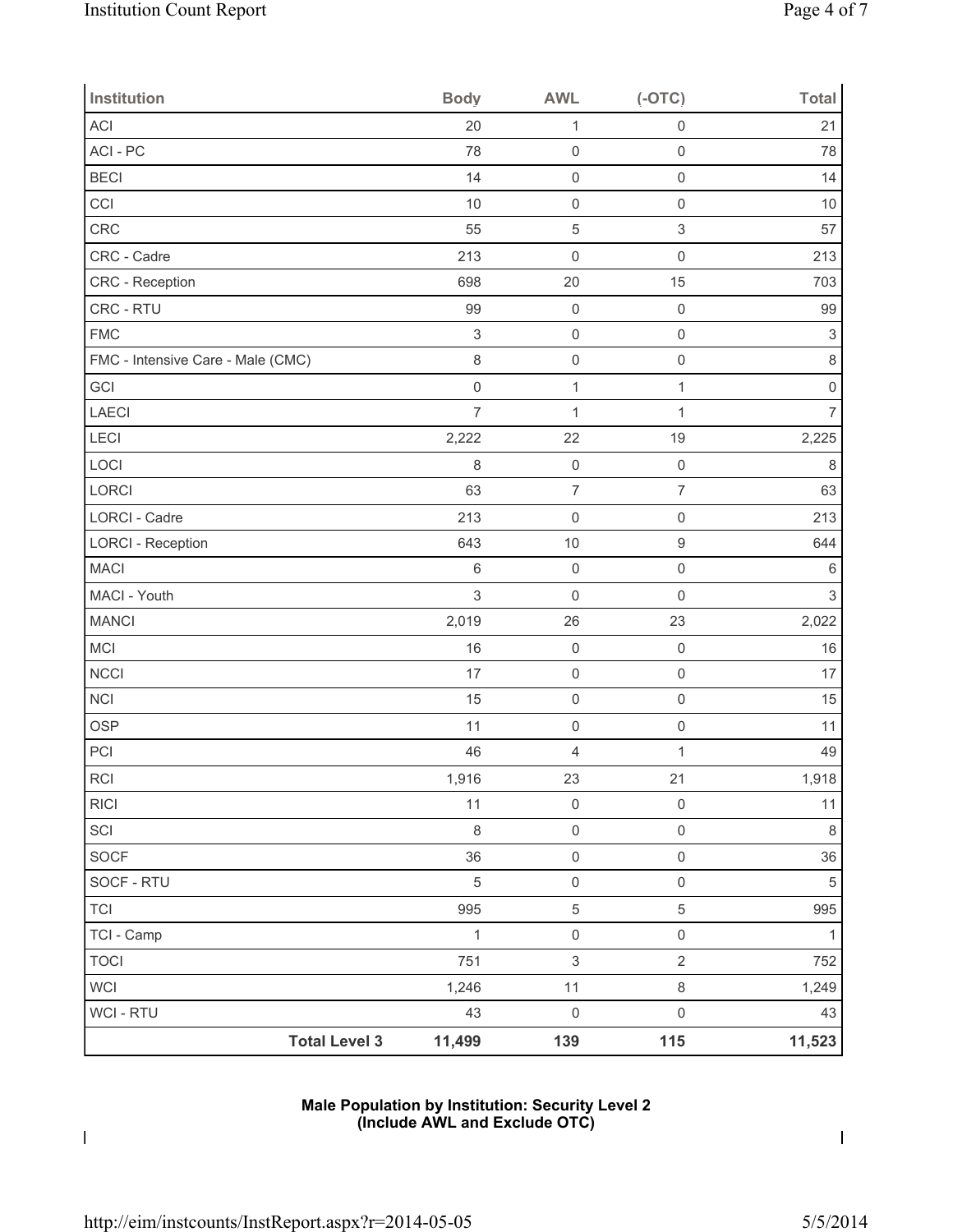| Institution                       | <b>Body</b>    | <b>AWL</b>          | $(-OTC)$                  | <b>Total</b>     |
|-----------------------------------|----------------|---------------------|---------------------------|------------------|
| ACI                               | 572            | $\mathsf{O}\xspace$ | $\mathsf{O}\xspace$       | 572              |
| ACI - PC                          | 70             | $\mathsf{O}\xspace$ | $\mathsf{O}\xspace$       | 70               |
| <b>ACI - RTU</b>                  | 84             | $\mathsf 0$         | $\mathsf{O}\xspace$       | 84               |
| <b>BECI</b>                       | 1,546          | 17                  | 12                        | 1,551            |
| CCI                               | 1,738          | 11                  | $\,8\,$                   | 1,741            |
| CRC                               | 121            | $\overline{4}$      | $\mathfrak{S}$            | 122              |
| CRC - Cadre                       | 53             | $\mathsf{O}\xspace$ | $\mathsf{O}\xspace$       | 53               |
| CRC - Reception                   | 241            | $\,8\,$             | $\,6\,$                   | 243              |
| CRC - RTU                         | 22             | $\mathsf 0$         | $\mathsf{O}\xspace$       | 22               |
| <b>FMC</b>                        | 13             | $\mathsf 0$         | $\mathsf{O}\xspace$       | 13               |
| FMC - Intensive Care - Male (CMC) | 22             | $\mathsf{O}\xspace$ | $\mathsf{O}\xspace$       | 22               |
| GCI                               | 780            | $\overline{4}$      | $\overline{4}$            | 780              |
| GCI - Camp                        | $\mathbf{1}$   | $\mathsf{O}\xspace$ | $\mathsf{O}\xspace$       | $\mathbf{1}$     |
| LAECI                             | 1,225          | 25                  | 13                        | 1,237            |
| LECI                              | 55             | $\mathsf 0$         | $\mathsf{O}\xspace$       | 55               |
| LOCI                              | 1,074          | $\boldsymbol{9}$    | $\,8\,$                   | 1,075            |
| LORCI                             | 67             | 11                  | $10$                      | 68               |
| <b>LORCI - Cadre</b>              | $\overline{9}$ | $\mathsf 0$         | $\mathsf 0$               | $\boldsymbol{9}$ |
| <b>LORCI - Reception</b>          | 325            | 14                  | 13                        | 326              |
| <b>MACI</b>                       | 1,015          | $\boldsymbol{7}$    | $\ensuremath{\mathsf{3}}$ | 1,019            |
| MACI - Youth                      | 14             | $\mathsf 0$         | $\mathsf{O}\xspace$       | 14               |
| <b>MANCI</b>                      | 77             | $\mathbf{1}$        | $\mathbf 1$               | 77               |
| MANCI - Camp                      | $\overline{2}$ | $\mathsf 0$         | $\mathsf{O}\xspace$       | $\overline{2}$   |
| <b>MCI</b>                        | 1,695          | 31                  | 24                        | 1,702            |
| MCI - Camp                        | 3              | $\mathsf{O}\xspace$ | $\mathbf 0$               | $\,$ 3 $\,$      |
| <b>NCCI</b>                       | 1,594          | 21                  | 18                        | 1,597            |
| <b>NCI</b>                        | 1,719          | 26                  | 21                        | 1,724            |
| $\mathsf{PCI}$                    | 818            | 18                  | $\mathbf{1}$              | 835              |
| RCI                               | 198            | $\mathbf{1}$        | $\mathsf{O}\xspace$       | 199              |
| RICI                              | 822            | $\boldsymbol{9}$    | $\overline{2}$            | 829              |
| SCI                               | 1,087          | 10                  | $\boldsymbol{9}$          | 1,088            |
| SOCF                              | $\mathbf{1}$   | $\mathsf{O}\xspace$ | $\mathsf{O}\xspace$       | $\mathbf{1}$     |
| <b>TCI</b>                        | 56             | $\mathsf{O}\xspace$ | $\mathsf{O}\xspace$       | 56               |
| TCI - Camp                        | $\mathbf{1}$   | $\mathsf 0$         | $\mathsf{O}\xspace$       | $\mathbf{1}$     |
| <b>TOCI</b>                       | 69             | $\mathsf{O}\xspace$ | $\mathsf{O}\xspace$       | 69               |
| WCI                               | 79             | $\mathsf{O}\xspace$ | $\mathsf{O}\xspace$       | 79               |
| <b>Total Level 2</b>              | 17,268         | 227                 | 156                       | 17,339           |

# **Male Population by Institution: Security Level 1**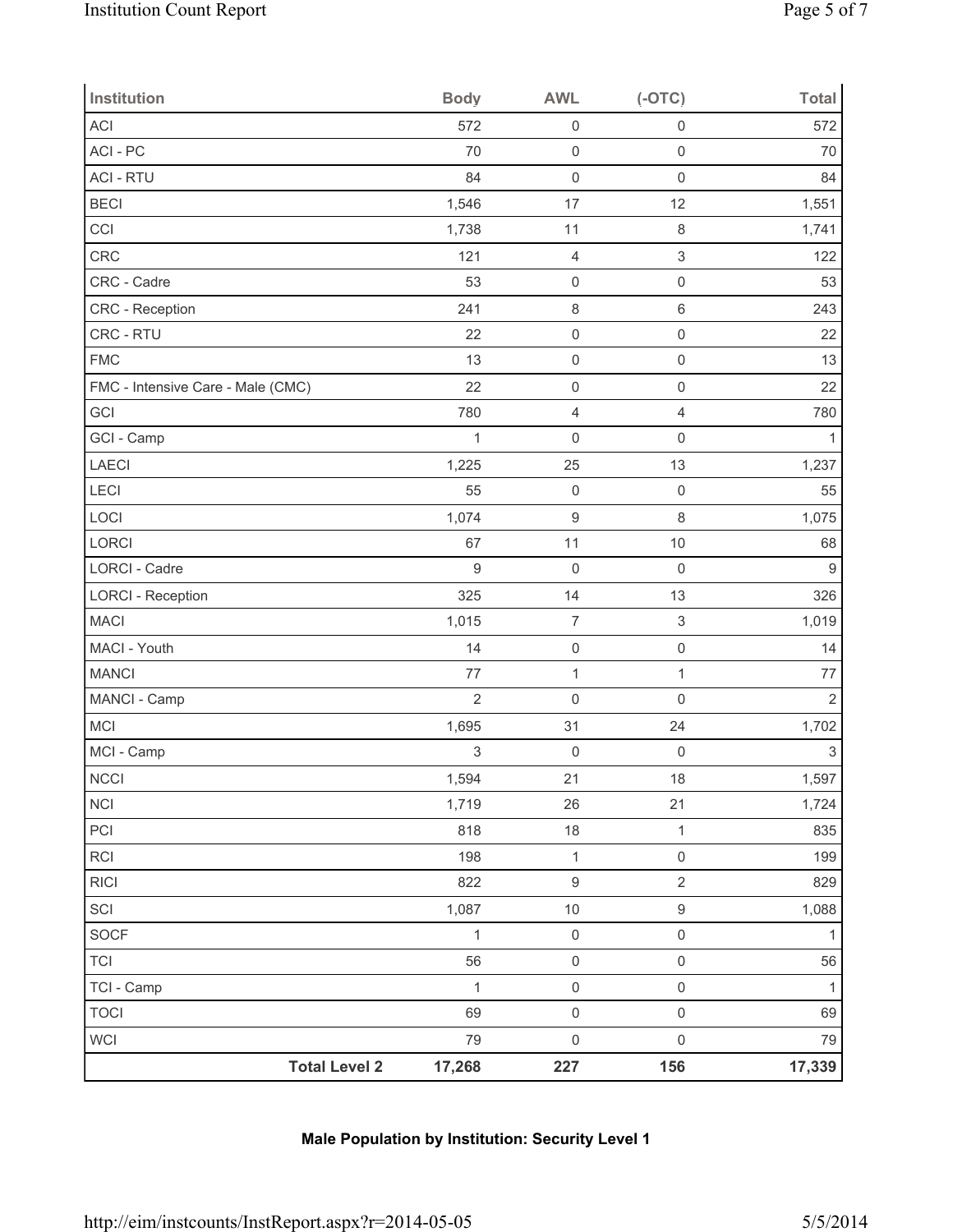|                                   | (Include AWL and Exclude OTC) |                           |                     |                |
|-----------------------------------|-------------------------------|---------------------------|---------------------|----------------|
| <b>Institution</b>                | <b>Body</b>                   | <b>AWL</b>                | $(-OTC)$            | <b>Total</b>   |
| ACI                               | 742                           | $\sqrt{2}$                | $\mathbf{1}$        | 743            |
| ACI-PC                            | 28                            | $\mathsf{O}\xspace$       | $\mathsf 0$         | 28             |
| <b>ACI - RTU</b>                  | 39                            | $\mathsf{O}\xspace$       | $\mathsf 0$         | 39             |
| <b>BECI</b>                       | 700                           | 20                        | 10                  | 710            |
| <b>BECI</b> - Camp                | 482                           | $\mathbf{1}$              | $\mathbf{1}$        | 482            |
| CCI                               | 875                           | $\,8\,$                   | 3                   | 880            |
| CRC                               | 51                            | $\mathsf 0$               | $\mathsf 0$         | 51             |
| CRC - Cadre                       | $\overline{4}$                | $\mathsf 0$               | $\mathsf 0$         | $\overline{4}$ |
| CRC - Reception                   | 177                           | $\ensuremath{\mathsf{3}}$ | 3                   | 177            |
| CRC - RTU                         | 8                             | $\mathsf 0$               | $\mathsf 0$         | 8              |
| <b>FMC</b>                        | 344                           | $\ensuremath{\mathsf{3}}$ | $\mathsf 0$         | 347            |
| FMC - Intensive Care - Male (CMC) | 11                            | $\mathsf 0$               | $\mathsf 0$         | 11             |
| GCI                               | 467                           | $\,8\,$                   | $\,6$               | 469            |
| GCI - Camp                        | 749                           | $\overline{4}$            | $\overline{2}$      | 751            |
| <b>GCI - RTU</b>                  | $\overline{2}$                | $\mathsf{O}\xspace$       | $\mathsf 0$         | $\overline{2}$ |
| LAECI                             | 551                           | $\overline{7}$            | $\,6$               | 552            |
| LECI                              | 8                             | $\mathsf 0$               | $\mathsf 0$         | $\,8\,$        |
| LECI - Camp                       | 192                           | $\mathsf{O}\xspace$       | $\mathsf{O}\xspace$ | 192            |
| LOCI                              | 1,192                         | 10                        | $\,6$               | 1,196          |
| LORCI                             | 42                            | $\overline{4}$            | $\overline{4}$      | 42             |
| LORCI - Cadre                     | 4                             | $\mathsf 0$               | $\mathsf 0$         | $\overline{4}$ |
| <b>LORCI - Reception</b>          | 146                           | 11                        | 10                  | 147            |
| MACI - Minimum                    | 1,413                         | 18                        | 14                  | 1,417          |
| <b>MANCI</b>                      | $\mathsf g$                   | $\boldsymbol{9}$          | $\,6$               | 12             |
| MANCI - Camp                      | 391                           | 3                         | $\,$ 3 $\,$         | 391            |
| MCI                               | 497                           | $\overline{4}$            | $\mathsf{O}\xspace$ | 501            |
| MCI - Camp                        | 367                           | $\overline{2}$            | $\overline{2}$      | 367            |
| <b>NCCI</b>                       | 654                           | $\,8\,$                   | $\overline{7}$      | 655            |
| NCCI - Camp                       | 423                           | $\mathsf 0$               | $\mathsf{O}\xspace$ | 423            |
| <b>NCI</b>                        | 764                           | $\hbox{9}$                | 5                   | 768            |
| <b>OSP</b>                        | 5                             | $\mathsf{O}\xspace$       | $\mathsf 0$         | 5              |
| PCI                               | 1,277                         | 27                        | 14                  | 1,290          |
| <b>RICI</b>                       | 1,666                         | 35                        | 18                  | 1,683          |
| SCI                               | 989                           | $\overline{4}$            | $\mathbf{1}$        | 992            |
| <b>TCI</b>                        | 46                            | $\,6\,$                   | $\overline{2}$      | 50             |
| TCI - Camp                        | 431                           | $\mathsf{O}\xspace$       | $\mathsf{O}\xspace$ | 431            |
| <b>Total Level 1</b>              | 15,746                        | 206                       | 124                 | 15,828         |

Ī.

 $\overline{\Gamma}$